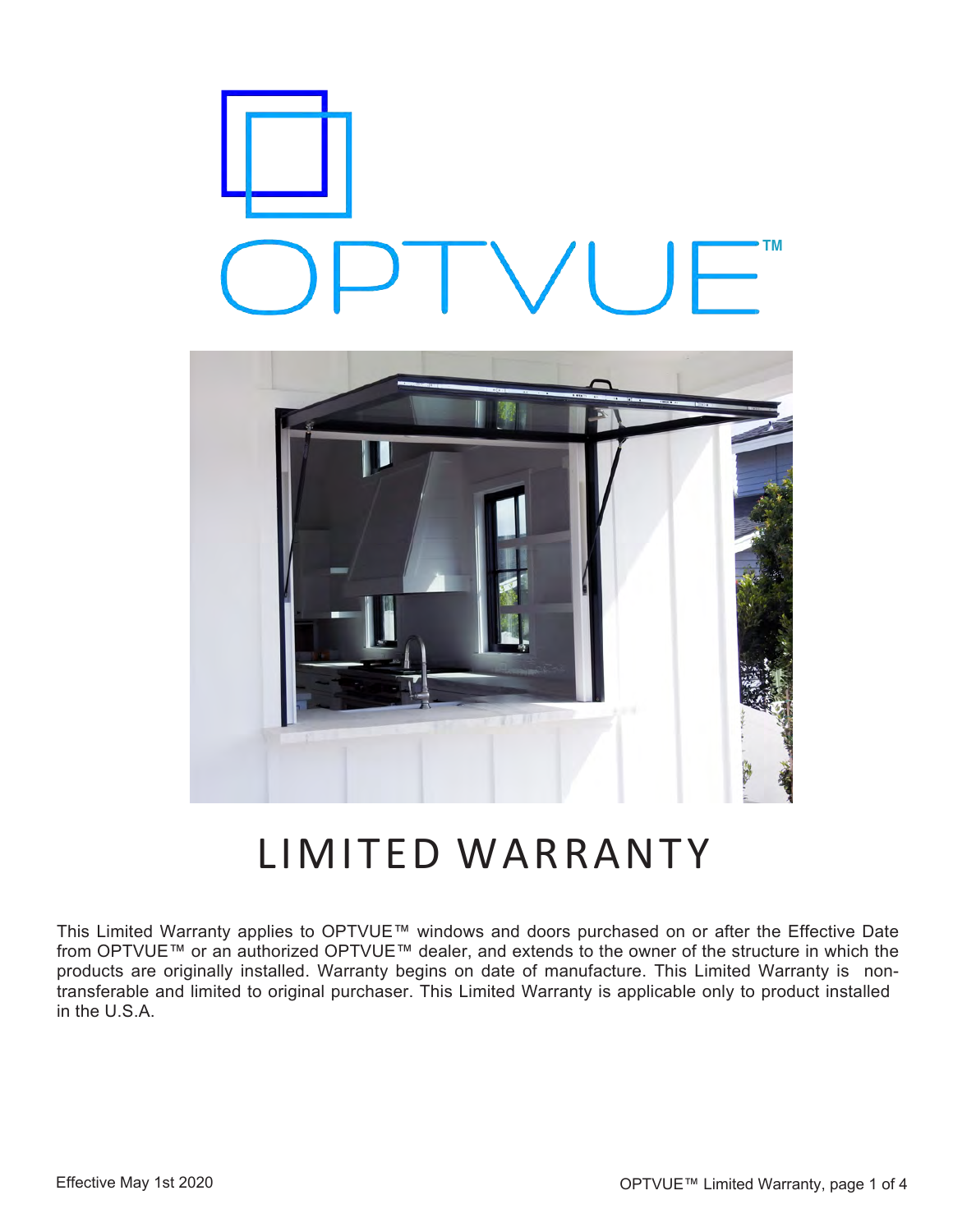# GLASS COMPONENTS

Glass warranties apply to factory-installed glass or OPTVUE™ supplied glass installed by OPTVUE™ authorized service personnel. Clear insulating glass with stainless steel spacers is warranted against seal failure caused by manufacturing defects and resulting in visible obstruction through the glass for five (5) years. Non-tempered glass is warranted against stress cracks caused by manufacturing defects for five (5) years. All other glass and glass features are provided with the same warranties, limitations, and exclusions OPTVUE™ receives from its supplier; contact OPTVUE™ for further details.

# EXTERIOR CLADDING FINISH

Except as provided below, OPTVUE's standard exterior cladding finish is warranted against manufacturing defects resulting in chalk, fade, and loss of adhesion (peel), per the American Architectural Manufacturer's Association's (AAMA) Specification 2605-11 Sections 8.4 and 8.9, for two (2) years. Anodized finishes and other specialty exterior finishes are warranted to be free from manufacturing defects for two (2) years.

Standard exterior cladding finish installed in coastal environments (within one (1) mile of a sea coast or other salt water source) is warranted against manufacturing defects resulting in abnormal deterioration caused by corrosion and/or loss of adhesion for two (2) years. "Abnormal deterioration" means damage to the finish (such as peeling, flaking, or blistering) beyond what is normal for an ocean coastline environment. Anodized or other specialty finishes are not warranted in coastal environments.

#### **WARP**

Bow, twist, and warp shall not be considered defects unless in excess of  $\frac{1}{4}$ " in the plane of the door or window. Doors or windows 8' or higher ordered without multi-point hardware are not performance-certified and are not warranted against bow, twist, or warp. Action on claims for bow, twist, or warp may be deferred at OPTVUE's option for a period not to exceed (12) months after installation to permit the door/window in question to acclimate to temperature and humidity conditions.



Factory-installed sensors are warranted against manufacturing defects for one (1) year. OPTVUE™ is not responsible or liable for any third-party system used in connection with the sensors, or their integration or compatibility with such thirdparty systems. Sensors are not a substitute for insurance, and may not be relied upon to prevent property loss or damage, personal injury, or death.

#### NON-GLASS COMPONENTS

Hardware and other non-glass components are warranted to be free from manufacturing defects for two (2) years. Stainless steel hardware, hardware with physical vapor deposition ("PVD"), and other specifically-designated "coastal" hardware finishes (collectively "Coastal Hardware") installed in coastal environments are warranted to be free from manufacturing defects that result in abnormal deterioration of the finish for a period of two (2) years. Other hardware finishes are not warranted in coastal environments. Electric operators and other motorized accessories are provided with the same warranties, limitations, and exclusions OPTVUE™ receives from its supplier; contact OPTVUE™ for further details.

### INTERIOR FINISH

Factory-applied interior finish is warranted to be free from Finish Defects for a period of one (1) year. Finish Defects include cracking, peeling, checking, delamination, blistering, flaking, excessive chalking and, in the case of painted interior finish, fading or change in color (per ASTM D2244), under normal interior environmental conditions. The color of wood changes, typically darkening over time, and is not a defect. The application of stains and/or clear finish does not prevent this natural process. Color change may be more noticeable in woods treated with a clear coat or light colored stain. The appearance of a raised grain or other natural variation in the wood grain may be enhanced by the interior finish and is not a defect. Interior finish is applied prior to assembly and is not intended to cover joinery seams. Products with factory-applied primer only are not covered under this provision. Factory-applied primer must be painted in accordance with OPTVUE™'s finishing instructions within 30 days of installation.



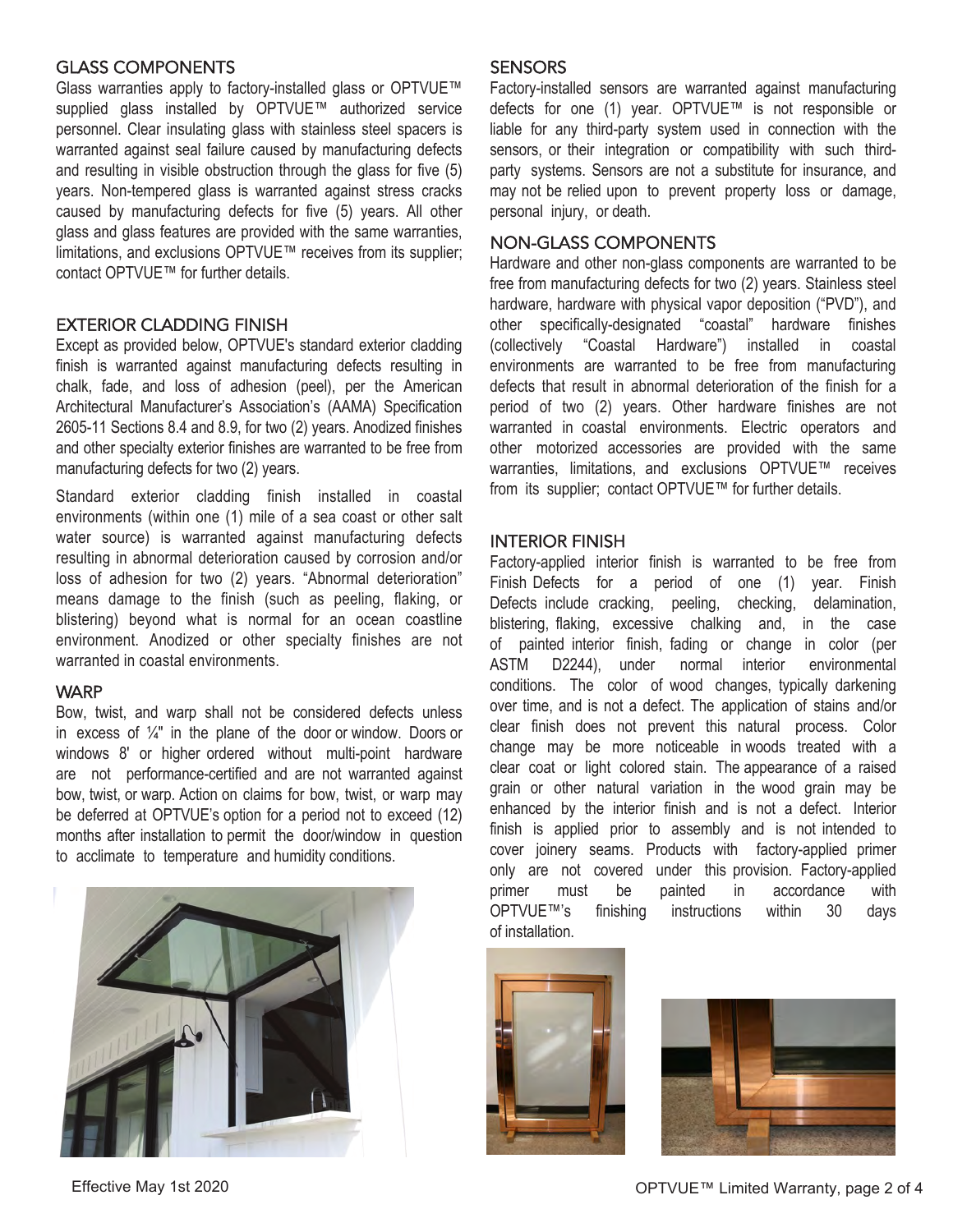# MASKING TAPES AND CHEMICALS

OPTVUE™ does not warranty against peeling, flaking, and or blistering of exterior or interior finishes when using tapes, masking tapes, adhesives, and or chemicals of any kind on it's painted or anodized products.

# **SCREENS**

Screens are not designed to, and will not prevent falls.

# WINDOW OPENING CONTROL DEVICES

Window Opening Control Devices (WOCDs) are not a substitute for careful supervision of children. WOCDs must be tested at least monthly. Follow all safety information and instructions provided with WOCDs.

### **EXCLUSIONS**

Damage, defects, or problems resulting from causes outside OPTVUE™'s control are excluded from coverage under the Limited Warranty. Such causes include, without limitation:

Installation, Maintenance, and Acts of God

- Installation not in conformance with OPTVUE™'s installation instructions and applicable building codes.

- Improper or non-standard field finishing.

- Non-standard installation, such as non-vertical or sloped glazing, upside down, or out of square.

- Installation or use in applications exceeding design standards.

- Field mulls; field finishes.

- Insulating glass installed above 2000 feet without capillary tubes (except as specifically provided in the OPTVUE™ Limited Warranty High Altitude Supplement).

- Installation or use near pools, saunas, hot tubs, or other highhumidity environments.

- Power surges, loss of power, battery failure or corrosion.

- Integration or compatibility with any third party provided system or device.

- Failure to follow OPTVUE's care and maintenance instructions.
- Failure to properly treat, seal, and maintain exposed wood.

- Use of brick wash, razor blades or other inappropriate cleaners or chemicals.

- Misuse, abuse, modification, alteration, accident, negligence.

- Shifting or settling of the structure in which the product is installed.

- Extreme weather events, extreme or unusual atmospheric conditions.

- Normal wear and tear; normal discoloration or fading of finishes.
- Variation in wood color, texture, and grain.

- Glass imperfections consistent with ASTM or other industry standards, which do not affect structural integrity.

- War, insurrection, civil unrest, terrorism, or Acts of God.

#### MOISTURE MANAGEMENT

Products installed in wall systems that do not allow for proper moisture management, such as exterior insulation and finish systems (EIFS) or "synthetic stucco" without effective engineered drainage systems, are not covered under the Limited Warranty.

# **CONDENSATION**

Condensation is not a product defect, but the result of excess humidity. Condensation, frost, or mold, mildew, or fungus on product surfaces is not covered by the Limited Warranty.

# EXCLUSIVE REMEDY

This Limited Warranty is made as of the original date of product purchase and is not a warranty of future performance. Warranty notice periods begin on the original date of purchase. If a covered defect is reported during the term of the applicable warranty notice period, and otherwise in accordance with the terms of the Limited Warranty, OPTVUE™ will, at its option, repair or replace the product or component, or refund the price paid for the defective product or component. Removal, installation, finishing, refinishing, and disposal costs and services are not included. OPTVUE™ will endeavor to supply original replacement parts; however, replacement parts may differ from the original parts. Replacement parts, including upgrades, are warranted the remainder of the original for product warranty.

# THERMAL EFFICIENCY

OPTVUE™ does not warrant the amount or percentage of argon or other inert gas present in insulating glass at any time after manufacture. Inert gas dissipates over time, and may be ineffective in products manufactured with capillary tubes. Thermal efficiencies vary with the application of the product. OPTVUE™ does not warrant a specific level of thermal efficiency will be maintained by inert gas, low emissivity coatings, or other product features.

# **CORROSION**

Except as expressly provided in this Limited Warranty, finish failure or corrosion of aluminum cladding, anodized and other specialty finishes, hardware, or other components due to environmental conditions such as air pollutants, acid rain, salt, sand, chemicals, or other corrosive substances is not covered by the Limited Warranty. The environment within one mile of an ocean coastline or other salt water source can be extremely corrosive; some finish deterioration is normal in these environments. Follow OPTVUE™ care and maintenance instructions, available at www.optvue. com/ care or AAMA 609 & 210-02 (Cleaning and Maintenance guide for Architecturally Finished Aluminum).